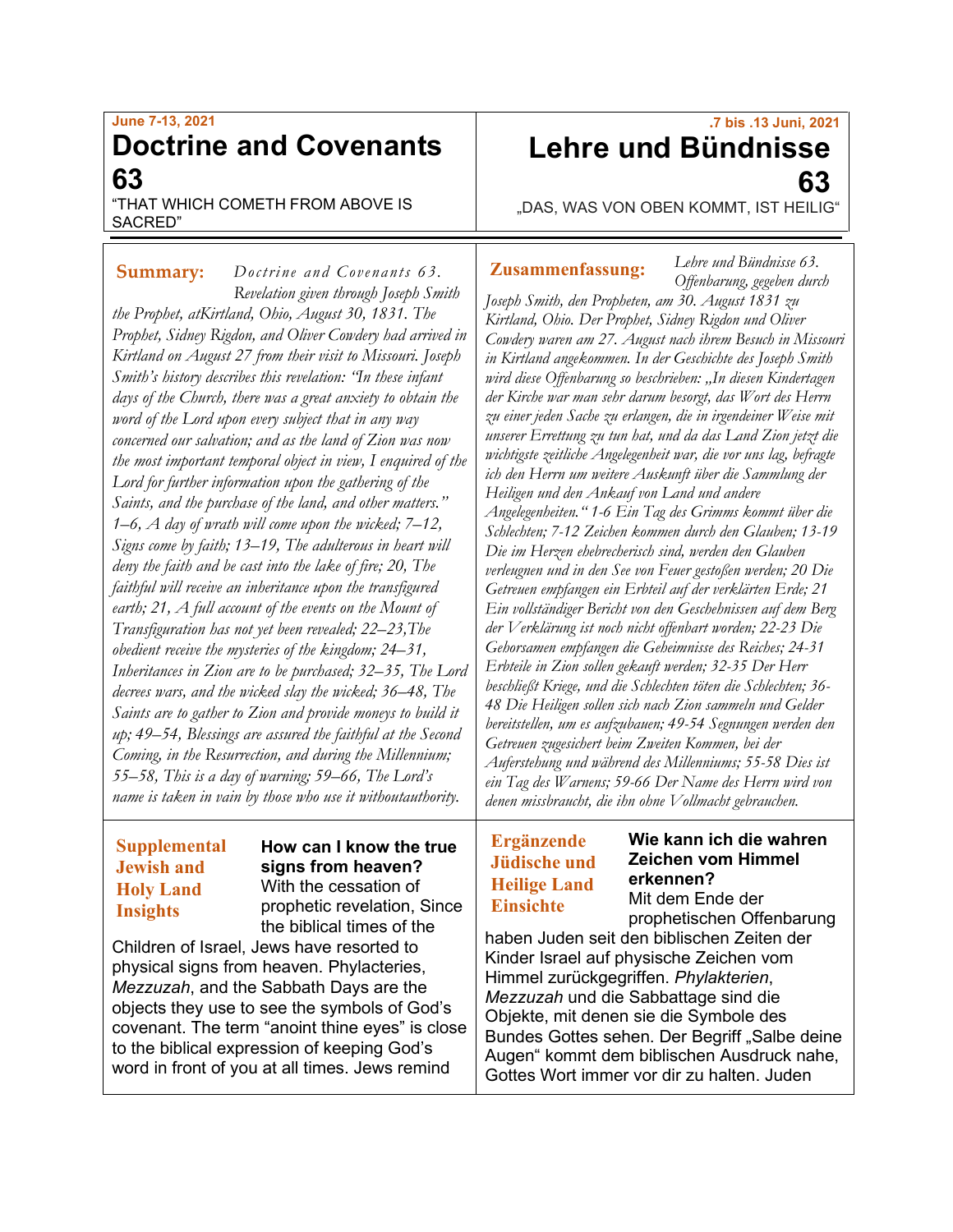themselves of this by binding leather phylacteries (*Tfillin*) on the arm and forehead as well as on all Jewish doorposts (*Mezuzah*). These are the words in the 'Mezuzah' and in the '*Tfillin'*: "Hear, O Israel: The LORD our God is one LORD: And thou shalt love the LORD thy God with all thine heart, and with all thy soul, and with all thy might. And these words, which I command thee this day, shall be in thine heart: And thou shalt teach them diligently unto thy children, and shalt talk of them when thou sittest in thine house, and when thou walkest by the way, and when thou liest down, and when thou risest up. And thou shalt bind them for a sign upon thine hand, and they shall be as frontlets between thine eyes. And thou shalt write them upon the posts of thy house, and on thy gates. **(Deuteronomy 6:4-9)** "There should be a mezuzah at the entrance to every home and on the doorpost of every living room within the home --- this of course excludes lavatories, bathrooms, storerooms and stables. It is also customary to place *mezuzot* at the entrances to synagogues and public buildings, including all government offices in Israel. In Israel a *mezuzah* must be put up immediately when a house is occupied by a Jew --- outside Israel after the householder has lived in the house for 30 days. If the house is later sold to Jews, the *mezuzot* must be left on the doorposts. Today the *mezuzah* represents one of Judaism's most widely observed ceremonial commandments." **(Encyclopedia Judaica Jr.)** Latter-day Children of Israel, members of the Church of Jesus Christ of Latter-day Saints, are instructed that signs from heaven can be recognized by their message of salvation. "And he that seeketh signs shall see signs, but not unto salvation." **(Doctrine and Covenants 63:7)**. Signs follow them that truly believe in the Lord. ". . . the gospel must be preached unto every creature, with signs following them that believe." **(Doctrine and Covenants 58:64)**.

erinnern sich daran, indem sie Lederphylakterien (*Tfillin*) an Arm und Stirn sowie an allen jüdischen Türpfosten (*Mesusa*) binden. Dies sind die Worte in der *Mesusa* und in der *Tfillin*: "Höre, Israel! Jahwe, unser Gott, Jahwe ist einzig. Darum sollst du den Herrn, deinen Gott, lieben mit ganzem Herzen, mit ganzer Seele und mit ganzer Kraft. Diese Worte, auf die ich dich heute verpflichte, sollen auf deinem Herzen geschrieben stehen. Du sollst sie deinen Söhnen wiederholen. Du sollst von ihnen reden, wenn du zu Hause sitzt und wenn du auf der Straße gehst, wenn du dich schlafen legst und wenn du aufstehst. Du sollst sie als Zeichen um das Handgelenk binden. Sie sollen zum Schmuck auf deiner Stirn werden. Du sollst sie auf die Türpfosten deines Hauses und in deine Stadttore schreiben." **(5. Mose 6: 4-9)** "Am Eingang jedes Hauses und am Türpfosten jedes Wohnzimmers sollte sich eine *Mesusa* befinden - dies schließt natürlich Toiletten, Badezimmer, Lagerräume und Ställe aus. Es ist auch üblich, *Mesuszot* an den Eingängen zu Synagogen und öffentlichen Gebäuden zu platzieren, einschließlich aller Regierungsbüros in Israel. In Israel muss sofort eine *Mesusa* errichtet werden, wenn ein Haus von einem Juden bewohnt wird - außerhalb Israels, nachdem der Hausbesitzer 30 Tage im Haus gelebt hat. Wenn das Haus später an Juden verkauft wird, muss der *Mesuszot* an den Türpfosten gelassen werden. Heute ist die *Mesusa* eines der am häufigsten eingehaltenen zeremoniellen Gebote des Judentums." **(Enzyklopädie Judaica Jr.)** Die Kinder Israels der Letzten Tage, Mitglieder der Kirche Jesu Christi der Heiligen der Letzten Tage, werden angewiesen, dass Zeichen vom Himmel an ihrer Heilsbotschaft erkannt werden können. "Und wer nach Zeichen trachtet, wird Zeichen sehen, aber nicht zur Errettung."**(Lehre und Bündnisse 63: 7)**. Es folgen Zeichen, die wirklich an den Herrn glauben. " . . . Das Evangelium muss jedem Geschöpf gepredigt werden, mit Zeichen, die denen folgen, die da glauben." **(Lehre und Bündnisse 58:64)**.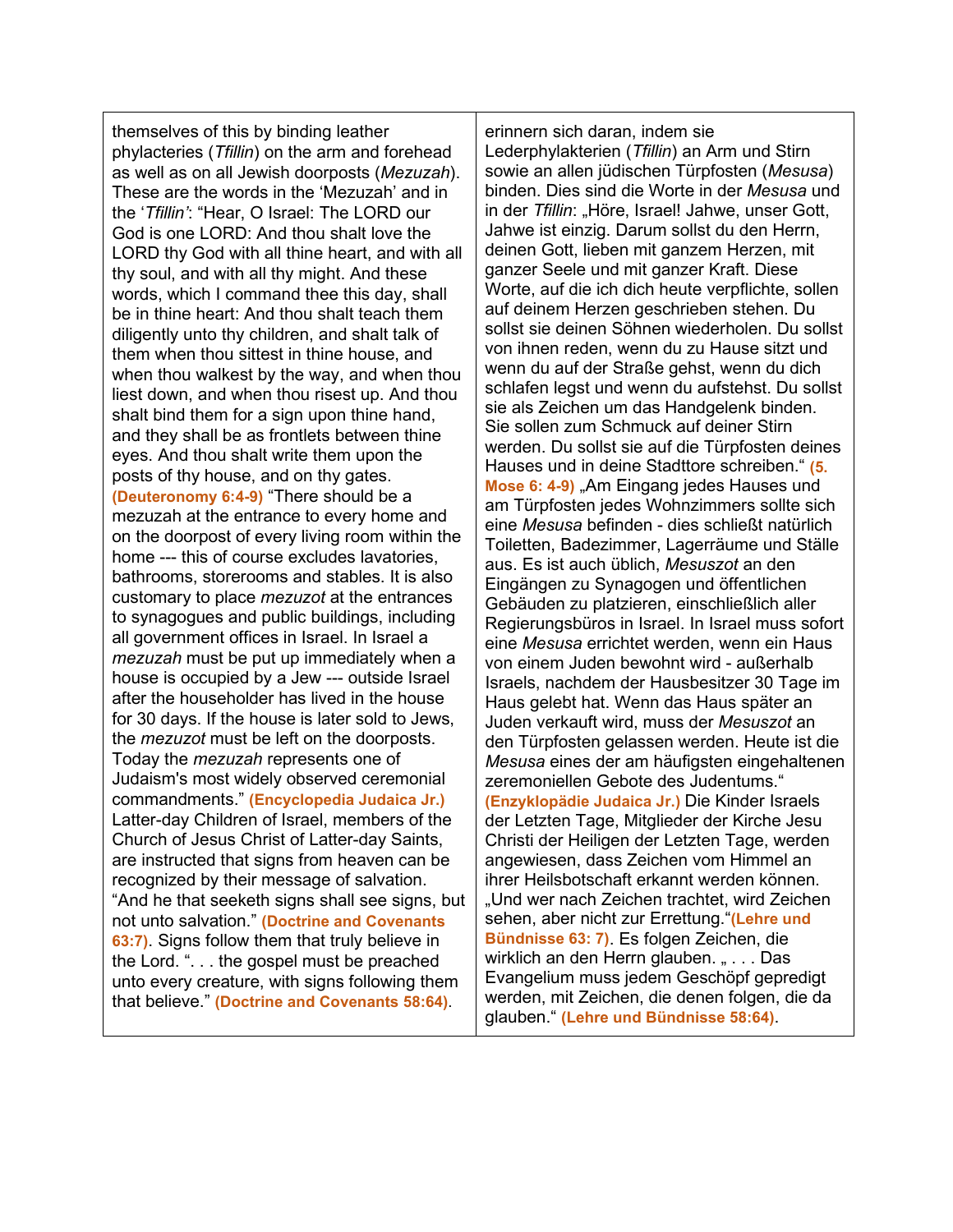**How is the transfiguration a "chiasmus?"** In the New Testament, Matthew finds it important to relate the events of the transfiguration in a pattern that extends beyond geography or even chronological events. The following verses show the chiastic teaching pattern of Matthew. The dialogue begins in the area of Caesarea Philippi, one of the northernmost towns in the land of Israel. "When Jesus came into the coasts of Caesarea Philippi, he asked his disciples, saying, Whom do men say that I the Son of man am? And Simon Peter answered and said, Thou art the Christ, the Son of the living God. And Jesus answered and said unto him, Blessed art thou, Simon Barjona: for flesh and blood hath not revealed [it] unto thee, but my Father which is in heaven. And I say also unto thee, That thou art Peter, and upon this rock I will build my church; and the gates of hell shall not prevail against it. And I will give unto thee the keys of the kingdom of heaven: and whatsoever thou shalt bind on earth shall be bound in heaven: and whatsoever thou shalt loose on earth shall be loosed in heaven. Then charged he his disciples that they should tell no man that he was Jesus the Christ. From that time forth began Jesus to show unto his disciples, how that he must go unto Jerusalem, and suffer many things of the elders and chief priests and scribes, and be killed, and be raised again the third day." **(Matthew 16:13-21)** Note that a promise of keys and a prophecy of three days is stated. This Gospel account is followed by the transfiguration. It happened six days later and, according to President Spencer W. Kimball, occurred on Mount Tabor about sixty-five miles south of Caesarea Philippi (a six-day journey by foot). There, the highest witness of Jesus as the Jehovah, Son of God, was given. President Spencer W. Kimball said about his experience at Mt. Tabor, "I felt I was on the highest place on this earth." The following

**Wie ist die Verklärung ein "Chiasmus"?** Im Neuen Testament findet es Matthäus wichtig, die Ereignisse der Verklärung in einem Muster zu beschreiben, das über die Geographie oder sogar chronologische Ereignisse hinausgeht. Die folgenden Verse zeigen das chiastische Lehrmuster von Matthäus. Der Dialog beginnt in der Gegend von Caesarea Philippi, einer der nördlichsten Städte im Land Israel. "Als Jesus in das Gebiet von Cäsarea Philippi kam, fragte er seine Jünger: Für wen halten die Leute den Menschensohn? Sie sagten: Die einen für Johannes den Täufer, andere für Elija, wieder andere für Jeremia oder sonst einen Propheten. Da sagte er zu ihnen: Ihr aber, für wen haltet ihr mich? Simon Petrus antwortete: Du bist der Messias, der Sohn des lebendigen Gottes! Jesus sagte zu ihm: Selig bist du, Simon Barjona; denn nicht Fleisch und Blut haben dir das offenbart, sondern mein Vater im Himmel. Ich aber sage dir: Du bist Petrus und auf diesen Felsen werde ich meine Kirche bauen und die Mächte der Unterwelt werden sie nicht überwältigen. Ich werde dir die Schlüssel des Himmelreichs geben; was du auf Erden binden wirst, das wird auch im Himmel gebunden sein, und was du auf Erden lösen wirst, das wird auch im Himmel gelöst sein. Dann befahl er den Jüngern, niemand zu sagen, dass er der Messias sei. Von da an begann Jesus, seinen Jüngern zu erklären, er müsse nach Jerusalem gehen und von den Ältesten, den Hohenpriestern und den Schriftgelehrten vieles erleiden; er werde getötet werden, aber am dritten Tag werde er auferstehen." **(Matthäus 16: 13-21)** Beachten Sie, dass ein Versprechen von Schlüsseln und eine Prophezeiung von drei Tagen angegeben wird. Diesem Evangeliumsbericht folgt die Verklärung. Es geschah sechs Tage später und ereignete sich laut Präsident Spencer W. Kimball auf dem BergTabor etwa 100 Kilomtern südlich von Caesarea Philippi (eine sechstägige Reise zu Fuß). Dort wurde das höchste Zeugnis Jesu als Jehova, Sohn Gottes, gegeben. Präsident Spencer W. Kimball sagte über seine Erfahrungen am Berg Tabor: "Ich fühlte mich auf dem höchsten Platz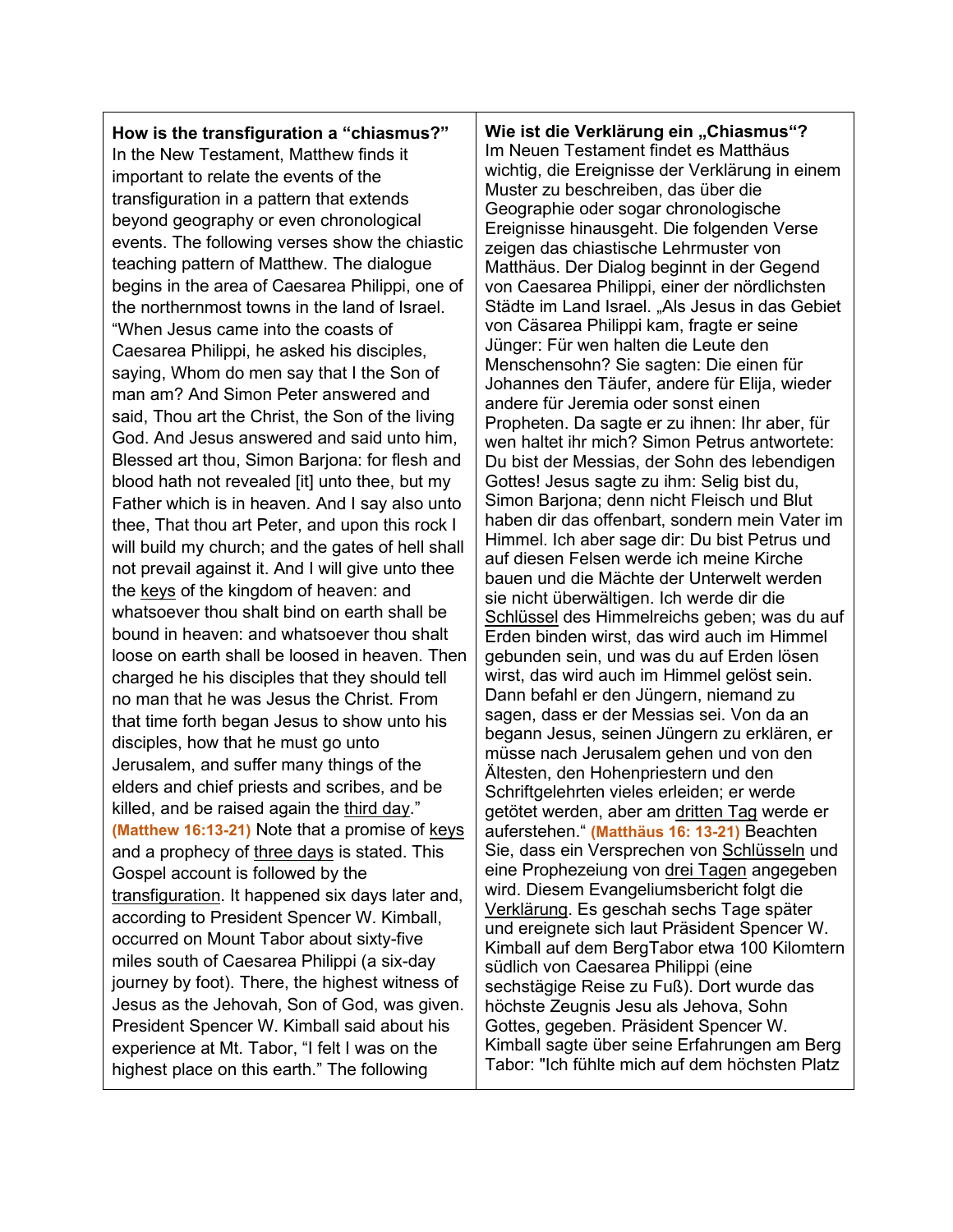| verses in (Matthew 17:23) the Apostle/Disciples<br>were again instructed about three days, the<br>atonement. Then, Simon Peter received the<br>keys (Matthew 18:18)                                                                                                                                                                                                                                                                                                                                                                                                                                                                                                                                                                                                                                                                                                                                                                                                                                                                                                                                                                                              | der Erde." Die folgenden Verse in (Matthäus<br>17:23), dem Apostel / den Jüngern, wurden<br>erneut über drei Tage, das Sühnopfer,<br>unterrichtet. Dann erhielt Simon Peter die<br>Schlüssel (Matthäus 18:18)                                                                                                                                                                                                                                                                                                                                                                                                                                                                                                                                                                                                                                                                                                                                                                                                                                                                                                                                                                                                                                                                                                                                                                                        |
|------------------------------------------------------------------------------------------------------------------------------------------------------------------------------------------------------------------------------------------------------------------------------------------------------------------------------------------------------------------------------------------------------------------------------------------------------------------------------------------------------------------------------------------------------------------------------------------------------------------------------------------------------------------------------------------------------------------------------------------------------------------------------------------------------------------------------------------------------------------------------------------------------------------------------------------------------------------------------------------------------------------------------------------------------------------------------------------------------------------------------------------------------------------|------------------------------------------------------------------------------------------------------------------------------------------------------------------------------------------------------------------------------------------------------------------------------------------------------------------------------------------------------------------------------------------------------------------------------------------------------------------------------------------------------------------------------------------------------------------------------------------------------------------------------------------------------------------------------------------------------------------------------------------------------------------------------------------------------------------------------------------------------------------------------------------------------------------------------------------------------------------------------------------------------------------------------------------------------------------------------------------------------------------------------------------------------------------------------------------------------------------------------------------------------------------------------------------------------------------------------------------------------------------------------------------------------|
| What is the central point of this<br>"chiasmus?"<br>In the above chiasmus, "three days" and<br>"keys" are repeated in reverse as "keys" and<br>"three days. The center point is the Father's<br>witness of his first-born son, Jesus the<br>Messiah, it is the message of salvation. The<br>Father said, "This is my beloved son, in whom<br>I am well pleased." (Matthew 17:5) In 1989,<br>Prophet and President Ezra Taft Benson gave<br>a profound talk about removing "pride" and<br>"proud" from our language. He taught that<br>there is no justifiable use of the word "proud."<br>He gave an example for us to use "I am well<br>pleased" instead. "I am convinced in my own<br>mind that when the Savior took the three<br>disciples up on the mount, which is spoken of<br>as the "Mount of Transfiguration," he there<br>gave unto them the ordinances that pertain to<br>the house of the Lord and that they were<br>endowed. That was the only place they could<br>go. That place became holy and sacred for the<br>rites of salvation which were performed on that<br>occasion." (Joseph Fielding Smith, Doctrines of<br>Salvation, Vol.2, Pg.170) | Was ist der zentrale Punkt dieses<br>"Chiasmus"?<br>Im obigen Chiasmus werden "drei Tage" und<br>"Schlüssel" umgekehrt als "Schlüssel" und "drei<br>Tage" wiederholt. Der Mittelpunkt ist das<br>Zeugnis des Vaters von seinem erstgeborenen<br>Sohn Jesus der Messias, es ist die Botschaft<br>der Erlösung. Der Vater sagte: "Noch während<br>er redete, warf eine leuchtende Wolke ihren<br>Schatten auf sie und aus der Wolke rief eine<br>Stimme: Das ist mein geliebter Sohn, an dem<br>ich Gefallen gefunden habe; auf ihn sollt ihr<br>hören." (Matthäus 17: 5) 1989 hielten der<br>Prophet und Präsident Ezra Taft Benson einen<br>tiefgreifenden Vortrag über das Entfernen von<br>"Stolz" aus unserer Sprache. Er lehrte, dass<br>das Wort "stolz" nicht gerechtfertigt verwendet<br>werden kann. Er gab uns ein Beispiel dafür,<br>stattdessen "Ich bin sehr zufrieden" zu<br>verwenden. Ich bin davon überzeugt, dass der<br>Erretter, als er die drei Jünger auf den Berg<br>nahm, der als "Berg der Verklärung"<br>bezeichnet wird, ihnen dort die Verordnungen<br>gab, die sich auf das Haus des Herrn und das<br>beziehen sie waren dotiert. Das war der<br>einzige Ort, an den sie gehen konnten. Dieser<br>Ort wurde heilig und heilig für die Heilsriten, die<br>bei dieser Gelegenheit durchgeführt wurden."<br>(Joseph Fielding Smith, Lehren der Erlösung,<br>Band 2, S. 170) |
| What instructions can help me better<br>understand the transfiguration of earth and<br>heaven?<br>The transfiguration may have been a special<br>temple-like endowment for Peter, James, and<br>John. "The Savior took Peter, James, and<br>John upon a high mountain and there he, with<br>Moses and Elias, conferred upon these<br>apostles the keys of the priesthood. At that<br>time many things pertaining to the earth and<br>its inhabitants were revealed to these<br>apostles, for the earth was transfigured before<br>them as it will appear when it receives its<br>glory. The Lord consecrated and made holy                                                                                                                                                                                                                                                                                                                                                                                                                                                                                                                                       | Welche Anweisungen können mir helfen,<br>die Verklärung von Erde und Himmel besser<br>zu verstehen?<br>Die Verklärung mag für Petrus, Jakobus und<br>Johannes eine besondere tempelartige<br>Begabung gewesen sein. "Der Erretter nahm<br>Petrus, Jakobus und Johannes auf einen<br>hohen Berg und verlieh diesen Aposteln mit<br>Mose und Elias die Schlüssel des<br>Priestertums. Zu dieser Zeit wurden diesen<br>Aposteln viele Dinge offenbart, die die Erde<br>und ihre Bewohner betrafen, denn die Erde<br>wurde vor ihnen verklärt, wie sie erscheinen<br>wird, wenn sie ihre Herrlichkeit erhält. Der Herr<br>weihte und heiligte den Berggipfel, anstatt die                                                                                                                                                                                                                                                                                                                                                                                                                                                                                                                                                                                                                                                                                                                                |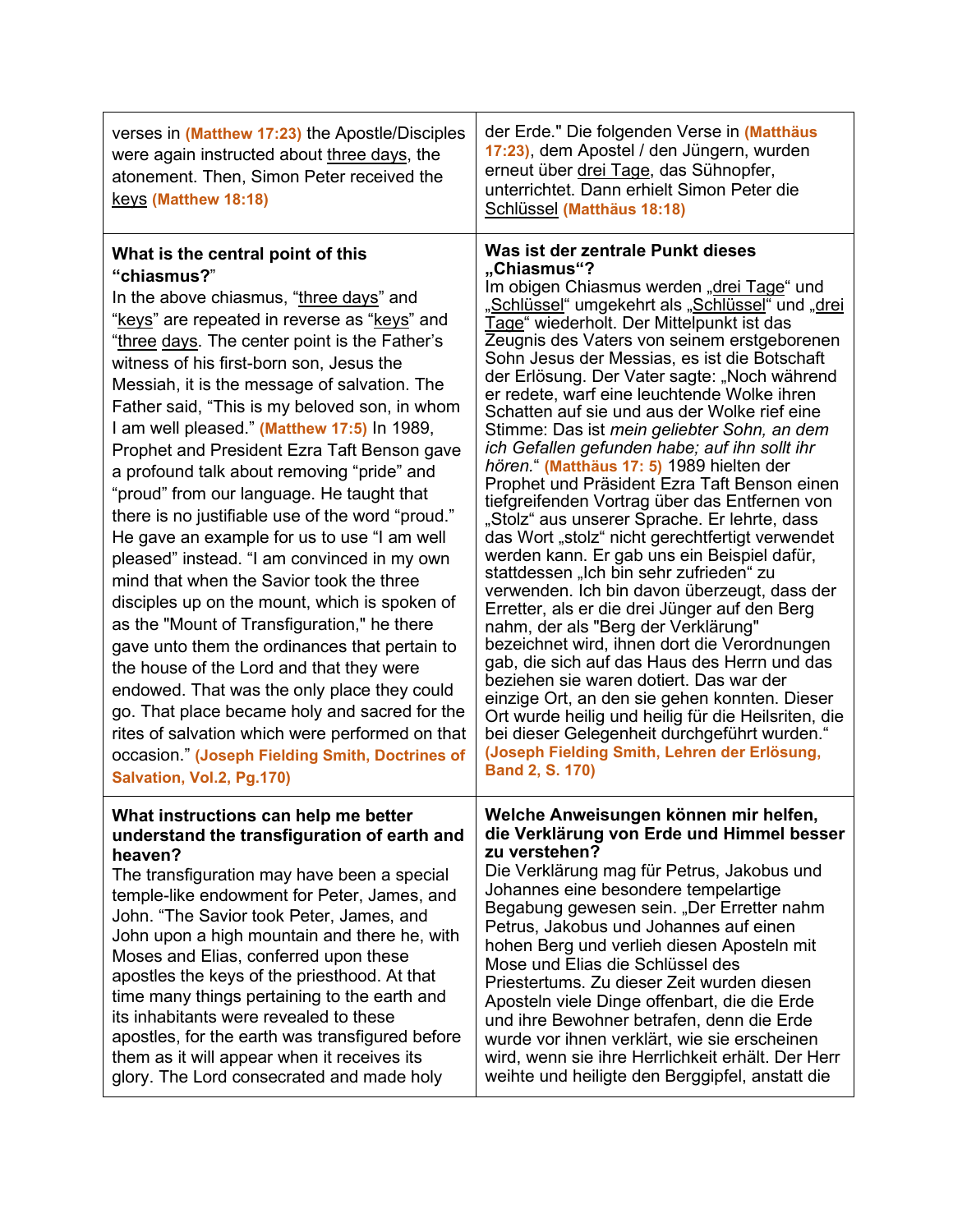the mountain top, instead of taking the apostles to the temple in Jerusalem, because the temple had become a "den of thieves," having fallen into the hands of apostate Jews who did not worship the true and living God." **(Joseph Fielding Smith, Doctrines of Salvation, Vol.2, Pg.233)** The season when the transfiguration occurred was the 'go-to-thetemple' holiday of *Sukkoth*. "When Elijah came to the Prophet Joseph Smith, he was not a translated being, He was a resurrected being. He had received his resurrection, and he came to Joseph Smith just as did Peter, James, and John, and gave to Joseph Smith and Oliver Cowdery--as he did to Peter, James, and John at the transfiguration--the keys of sealing power, so that the work now, not only for the living but also for the dead, may be done. Since the same ordinances are required for the dead as for the living, these keys also pertain to the salvation of the dead." **(Joseph Fielding Smith, Doctrines of Salvation, Vol.2, Pg.119)**

**What could be the meanings of "huts" or "booths" in the transfiguration account?** There are traditions of going to the temple at *Sukkoth*, as noted in Jewish writings. They are often called "foot festivals," that is, "going to the temple." "In the Torah there are three festivals that are known as (*regalim*), foot festivals or pilgrim festivals. These are *Passover*, *Shavuot* and *Sukkot*. On each of them every male Jew was expected to make a pilgrimage to the Temple in Jerusalem." "Interestingly, the rededication of the Temple and the re- celebration of *Sukkot* paralleled the consecration of Solomon's Temple, which was also an eight-day dedication ceremony held on the festival of *Sukkot*." **(Encyclopedia Judaica Jr.)** There are two of the holiest convocations the Children of Israel were commanded to keep. The spring convocation is *Pesach* (Passover) and *Sukkoth* is in the fall. The Church of Jesus Christ of Latter-day Saints have convocations called General Conference, also in spring and fall. "*Sukkot* (Hebrew for

Apostel zum Tempel in Jerusalem zu bringen, weil der Tempel zu einer "Diebesgrube" geworden war, die in die Hände von abtrünnigen Juden gefallen war, die den wahren und lebendigen Gott nicht verehrten . " **(Joseph Fielding Smith, Doctrines of Salvation, Vol.2, S.233)** Die Jahreszeit, in der die Verklärung stattfand, war der "Geh-zum-Temple" -Feiertag von *Sukkoth*. "Als Elia zum Propheten Joseph Smith kam, war er kein übersetztes Wesen, er war ein auferstandenes Wesen. Er hatte seine Auferstehung erhalten, und er kam zu Joseph Smith, genau wie Petrus, Jacobus und Johannes, und gab Joseph Smith und Oliver Cowdery - wie er es bei Petrus, Jacobus und Johannes bei der Verklärung tat - die Schlüssel von Siegelkraft, damit die Arbeit jetzt nicht nur für die Lebenden, sondern auch für die Toten erledigt werden kann. Da für die Toten die gleichen Verordnungen erforderlich sind wie für die Lebenden, beziehen sich diese Schlüssel auch auf die Errettung der Toten." **(Joseph Fielding Smith, Doctrines of Salvation, Band 2, S. 119)**

### **Was könnte die Bedeutung von "Hütten" im Verklärungskonto sein?**

Es gibt Traditionen, zum Tempel in Sukkoth zu gehen, wie in jüdischen Schriften vermerkt. Sie werden oft als "Fußfeste" bezeichnet, dh "zum-Tempel-gehen". "In der Thora gibt es drei Feste, die als (königliche), Fußfeste oder Pilgerfeste bekannt sind. Dies sind *Pessach*, *Shavuot* und *Sukkot*. Von jedem männlichen Juden wurde erwartet, dass er eine Pilgerreise zum Tempel in Jerusalem unternimmt." "Interessanterweise verliefen die Neuweihung des Tempels und die Feier von *Sukkot* parallel zur Weihe des Salomontempels, der auch eine achttägige Einweihungszeremonie auf dem Fest von *Sukkot* war." **(Enzyklopädie Judaica Jr.)** Es gibt zwei der heiligsten Versammlungen, die die Kinder Israels halten sollten. Die Frühlingskonvokation ist Paschafest (*Pessach*) und *Sukkoth* ist im Herbst. Die Kirche Jesu Christi der Heiligen der Letzten Tage hat Konvokationen, die auch im Frühjahr und Herbst als Generalkonferenz bezeichnet werden. "Sukkot (hebräisch für "Hütten "oder "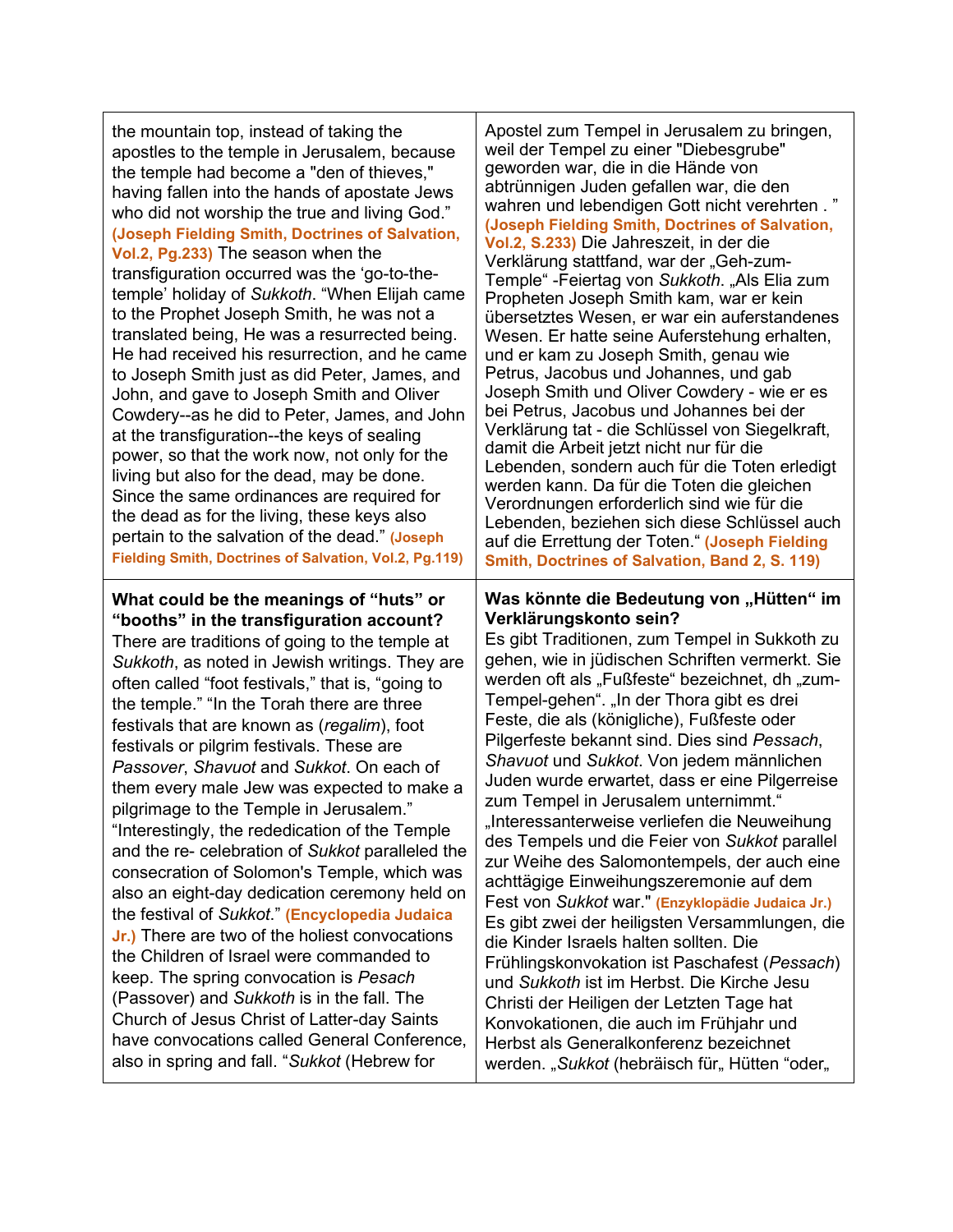"huts" or "tabernacles"), a seven-day festival beginning on the 15th day of the month of *Tishrei*, which falls in September or October. (In the Diaspora an extra eighth day is celebrated.) One of its main observances is living temporarily in huts, called sukkot, resembling those in which the Children of Israel dwelt during their forty years in the wilderness after the Exodus from Egypt." "This holiday was also the occasion for the consecration of the Temple built by Solomon and every seventh year on *Sukkot*, the Torah was read by the king before the assembled people. In his vision of the end of days, the prophet Zechariah foretells that all the nations of the world will assemble for the festival of *Sukkot* in Jerusalem to worship God." "The *sukkah* is a structure with at least three walls, made of any material. It must be at least ten handbreadths in height, and in area at least seven handbreadths square. The roof covering, or *sekhakh*, is usually leafy branches, and these must be arranged so that there is more covered than open space." "In present-day Israel, as in other countries, Jews construct *sukkot* in their gardens, on the sidewalks, and on the roofs and balconies of their houses, just as they did at the time of the return from the Babylonian exile, as described in the Book of Nehemiah: "So the people went forth . . . and made themselves booths, everyone upon the roof of his house, and in their courts, and in the courts of the house of God . . . and there was very great gladness." **(Nehemia 8:14-17)** "When a family performs the *mitzvah* of the *sukkah* joyfully, they are said to be visited in the *sukkah* by seven "guests of the festival" (the *ushpizin*) who are present in spirit. Each day it is customary to invite and welcome one of these seven guests --- Abraham, Isaac, Jacob, (Joseph), Moses, Aaron and David --- by an appropriate recitation." **(Encyclopedia Judaica Jr.)**

Tabernakel "), ein siebentägiges Fest, das am 15. Tag des Monats *Tishrei* beginnt und im September oder Oktober stattfindet. (In der Diaspora wird ein zusätzlicher achter Tag gefeiert.) Eine der wichtigsten Beobachtungen besteht darin, vorübergehend in Hütten zu leben, die *Sukkot* genannt werden und denen ähneln, in denen die Kinder Israels während ihrer vierzig Jahre in der Wüste nach dem Auszug aus Ägypten lebten." "Dieser Feiertag war auch der Anlass für die Weihe des von Salomo erbauten Tempels und alle sieben Jahre auf *Sukkot* wurde die *Thora* vom König vor dem versammelten Volk gelesen. In seiner Vision vom Ende der Tage sagt der Prophet Sacharja voraus, dass sich alle Nationen der Welt zum Fest von Sukkot in Jerusalem versammeln werden, um Gott anzubeten. " "Die Sukkah ist eine Struktur mit mindestens drei Wänden aus irgendeinem Material. Es muss mindestens zehn Handbreiten hoch und in der Fläche mindestens sieben Handbreiten quadratisch sein. Die Dachbedeckung oder *Sekhakh* besteht normalerweise aus grünen Zweigen, und diese müssen so angeordnet werden, dass mehr überdachte als offene Räume vorhanden sind." "Im heutigen Israel wie in anderen Ländern bauen Juden *Sukkot* in ihren Gärten, auf den Gehwegen und auf den Dächern und Balkonen ihrer Häuser, genau wie zum Zeitpunkt der Rückkehr aus dem babylonischen Exil, wie beschrieben im Buch Nehemia: "Also ging das Volk aus . . . und machten sich Stände, jeder auf dem Dach seines Hauses und in ihren Höfen und in den Höfen des Hauses Gottes. . . und es gab sehr große Freude." (Nehemia 8:14-17) "Wenn eine Familie die *Mizwa* der *Sukka* freudig aufführt, sollen sie in der Sukka von sieben" Gästen des Festivals "(der *Uschpizin*) besucht werden, die im Geiste anwesend sind. Jeden Tag ist es üblich, einen dieser sieben Gäste - Abraham, Isaak, Jakob, (Joseph), Moses, Aaron und David - durch eine angemessene Rezitation einzuladen und zu begrüßen." **(Enzyklopädie Judaica Jr.)**